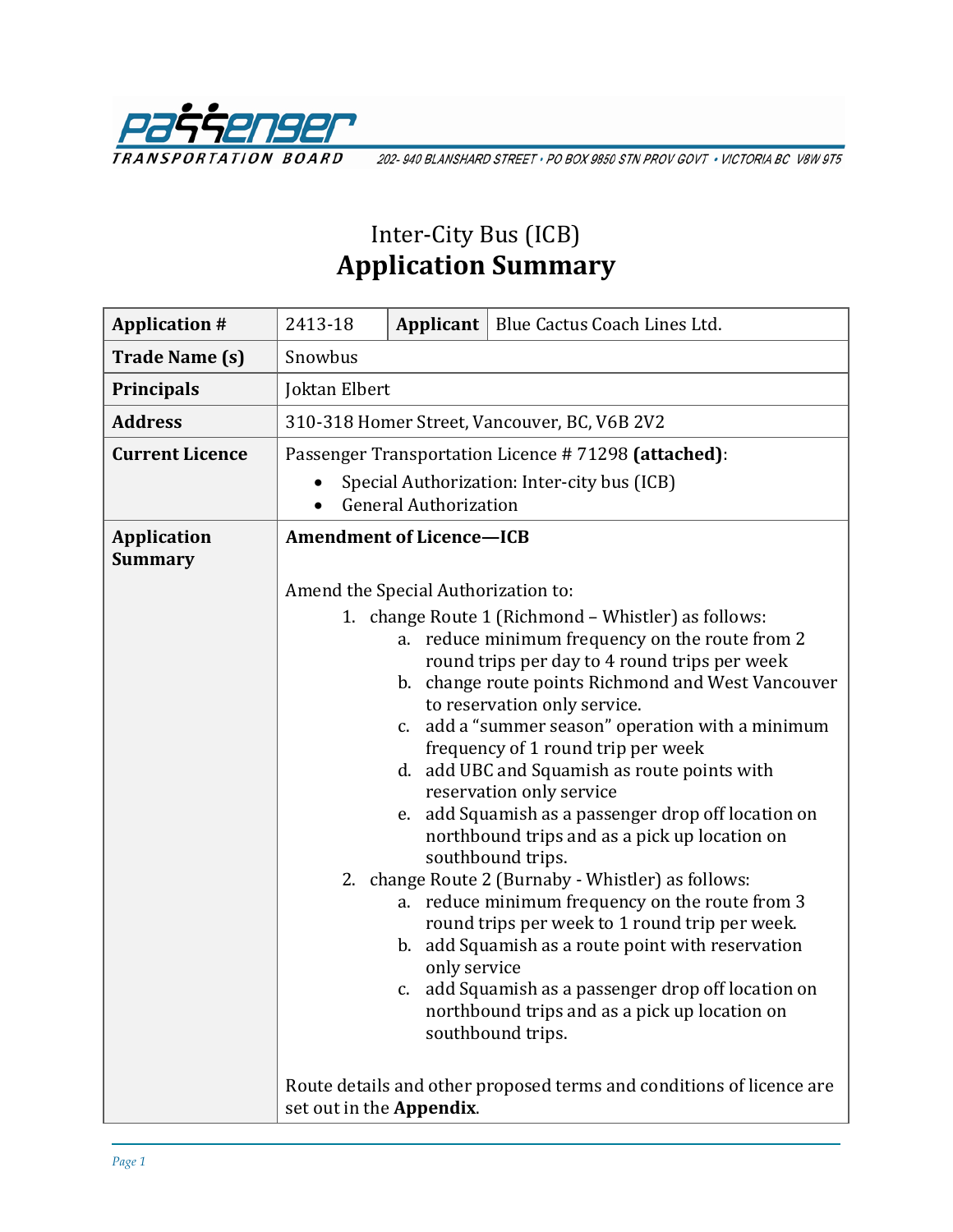| Applicant's      | Text supplied by the applicant:                                                                                                                                                                                                                                                                                                                      |
|------------------|------------------------------------------------------------------------------------------------------------------------------------------------------------------------------------------------------------------------------------------------------------------------------------------------------------------------------------------------------|
| <b>Rationale</b> | Given the Greyhound Canada announcement to cancel services to<br>Whistler, the proposed amendments to our service will address the<br>public need that will arise from Greyhound's service disruption. These<br>amendments—namely summer service, allowing pre-booked pickups in<br>Richmond and Squamish as well as the University Endowment Lands, |
|                  | as well as the changes we have requested to our minimum stop<br>requirements—will allow us to service the market flexibly, in an<br>efficient, cost-effective manner, resulting in a better, more efficient and<br>tailored service, ensuring that our firm, as a scheduled operator,<br>remains an economically viable option for consumers.        |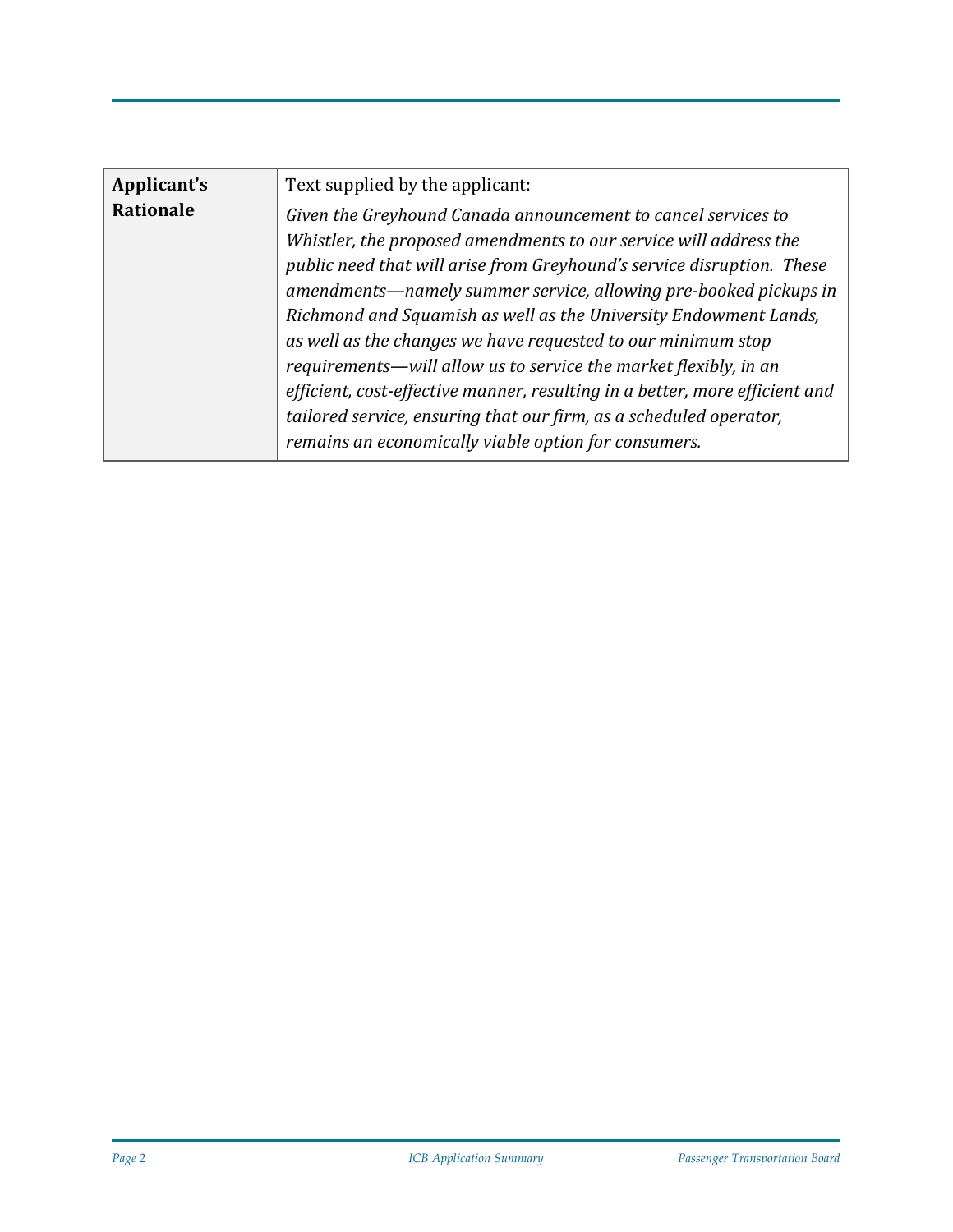## **Appendix**

# **Terms and Conditions Proposed by the Applicant**

The applicant seeks PT Board approval to operate inter-city buses under Special Authorization with terms and conditions set out in this appendix. Green text shows additions. Red strikethrough shows deletions.

| <b>Special</b><br>Authorization | Inter-City Bus (ICB)               |                                                                                                                                                                                                                                                                                                                                                                                                                                                                                                                                                                           |                  |
|---------------------------------|------------------------------------|---------------------------------------------------------------------------------------------------------------------------------------------------------------------------------------------------------------------------------------------------------------------------------------------------------------------------------------------------------------------------------------------------------------------------------------------------------------------------------------------------------------------------------------------------------------------------|------------------|
| <b>Terms &amp; Conditions</b>   |                                    |                                                                                                                                                                                                                                                                                                                                                                                                                                                                                                                                                                           |                  |
| <b>Services</b>                 |                                    |                                                                                                                                                                                                                                                                                                                                                                                                                                                                                                                                                                           |                  |
| Service                         | a) on a scheduled basis, and<br>b) | Transportation of passengers must be provided:<br>in accordance with minimum frequencies and other terms and<br>conditions of licence that apply to the routes and route points.                                                                                                                                                                                                                                                                                                                                                                                          |                  |
| <b>Schedule</b>                 | vehicle is following.              | The licence holder must publish, in a manner accessible to the general<br>public, a schedule for each route with the time and location of each<br>stop, and must carry in each vehicle a copy of the schedule that the                                                                                                                                                                                                                                                                                                                                                    |                  |
| Service Exception               | b)<br>C)<br>licensee's website.    | Route points may only be operated on a "pre-booked" or "reservation<br>required" basis if the route points are:<br>a) designated as reservation required in the licence,<br>identified as pre-booked or reservation required in all current,<br>published schedule information, and<br>available at all times for pre-booking or reservation on the<br>When these conditions are met and when no reservations have been<br>received for pick up or drop off at one or more points on the route by<br>the time service is scheduled to be provided, the licence holder has |                  |
|                                 | be required.<br>"RR" in Route 1.   | the option of not providing service to those points that would otherwise<br>Note: This service exception applies to Route 2 in the existing licence.<br>The applicant seeks to have it apply to route points it is designating as                                                                                                                                                                                                                                                                                                                                         |                  |
| Abbreviation                    |                                    | "RR" means reservation required.                                                                                                                                                                                                                                                                                                                                                                                                                                                                                                                                          |                  |
| Route 1                         |                                    |                                                                                                                                                                                                                                                                                                                                                                                                                                                                                                                                                                           |                  |
| <b>Terminating Point 1:</b>     |                                    | <b>City of Richmond</b>                                                                                                                                                                                                                                                                                                                                                                                                                                                                                                                                                   |                  |
| <b>Terminating Point 2:</b>     |                                    | <b>Resort Municipality of Whistler</b>                                                                                                                                                                                                                                                                                                                                                                                                                                                                                                                                    |                  |
| Corridor:                       |                                    | Highway 99                                                                                                                                                                                                                                                                                                                                                                                                                                                                                                                                                                |                  |
|                                 | Minimum Round Trips                |                                                                                                                                                                                                                                                                                                                                                                                                                                                                                                                                                                           |                  |
| <b>Route Points</b>             |                                    | November 15 - April 30                                                                                                                                                                                                                                                                                                                                                                                                                                                                                                                                                    | May $1 -$ Nov 14 |
| City of Richmond                |                                    | 2 daily 4 weekly (RR)                                                                                                                                                                                                                                                                                                                                                                                                                                                                                                                                                     | 1 weekly (RR)    |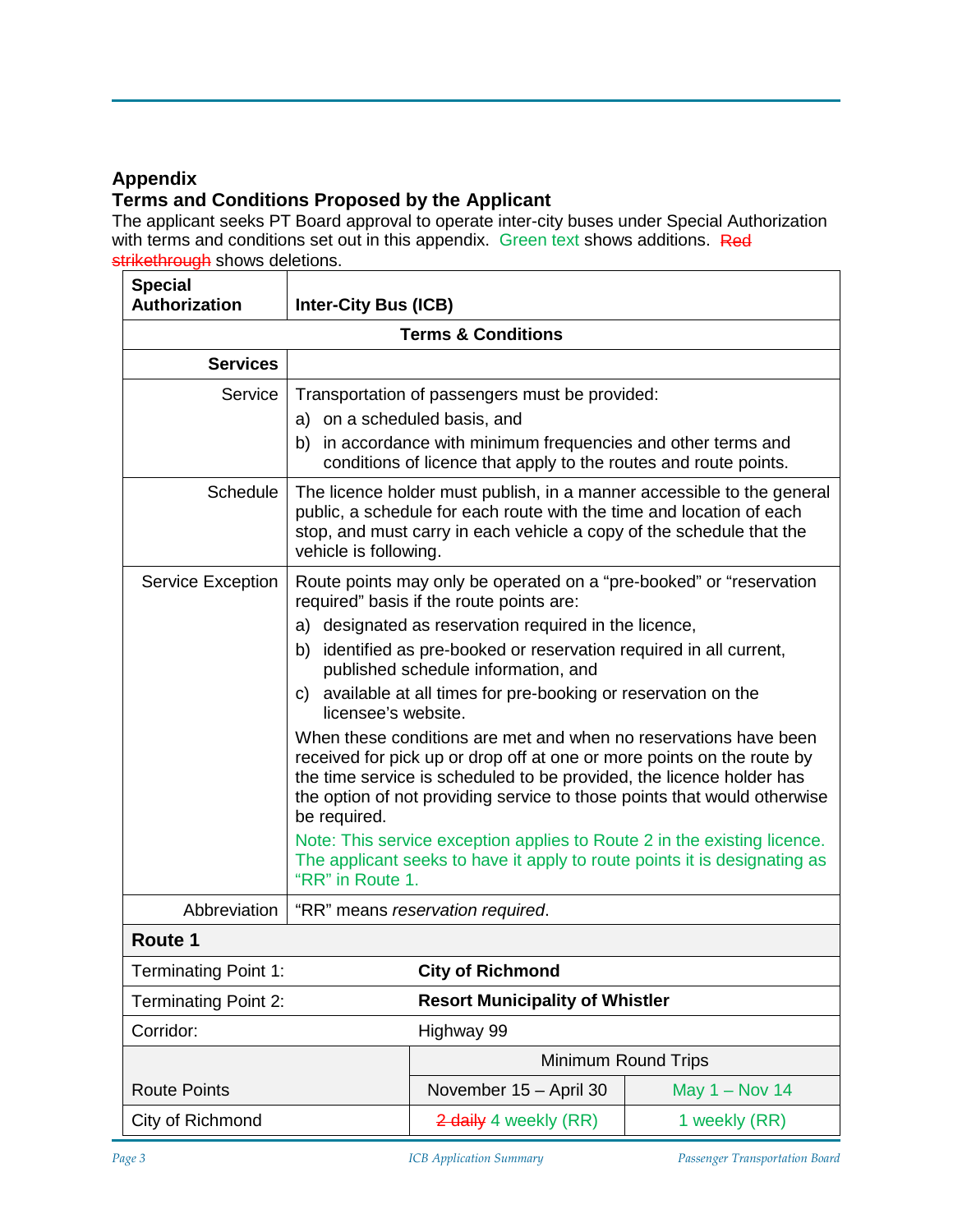| <b>UBC Endowment Lands</b>             | 1 weekly (RR)                                                                                                                                                                                                                                                                                                     | 1 weekly (RR) |
|----------------------------------------|-------------------------------------------------------------------------------------------------------------------------------------------------------------------------------------------------------------------------------------------------------------------------------------------------------------------|---------------|
| City of Vancouver                      | 2 daily 4 weekly                                                                                                                                                                                                                                                                                                  | 1 weekly      |
| <b>District of West Vancouver</b>      | 2 daily 4 weekly (RR)                                                                                                                                                                                                                                                                                             | 1 weekly (RR) |
| <b>District of Squamish</b>            | 4 weekly (RR)                                                                                                                                                                                                                                                                                                     | 1 weekly (RR) |
| <b>Resort Municipality of Whistler</b> | 2 daily 4 weekly                                                                                                                                                                                                                                                                                                  | 1 weekly      |
| Limited Pick Up & Drop Off             | The scheduled locations for picking up or dropping off<br>passengers, including any pick up locations served on<br>a "reservation required" basis and any drop off<br>locations served on an "as required" basis, must be<br>situated at or within one of the route points on the<br>authorized route as follows. |               |
|                                        | Northbound: City of Richmond to Resort Municipality<br>of Whistler                                                                                                                                                                                                                                                |               |
|                                        | Passengers may only be picked up from the City of<br>Richmond through to the District of West Vancouver.<br>Passengers may only be dropped off in the District of<br>Squamish or the Resort Municipality of Whistler.                                                                                             |               |
|                                        | Southbound: Resort Municipality of Whistler to City of<br><b>Richmond</b>                                                                                                                                                                                                                                         |               |
|                                        | Passengers may only be picked up from the Resort<br>Municipality of Whistler or the District of Squamish.<br>Passengers may only be dropped off in the District of<br>West Vancouver through to the City of Richmond.                                                                                             |               |
|                                        | <sup>4</sup> The University Endowment Lands (UEL), and the<br>University of British Columbia (UBC), are not located<br>in the City of Vancouver. The pick up and drop off of<br>passengers within UEL or UBC boundaries is not<br>authorized.                                                                     |               |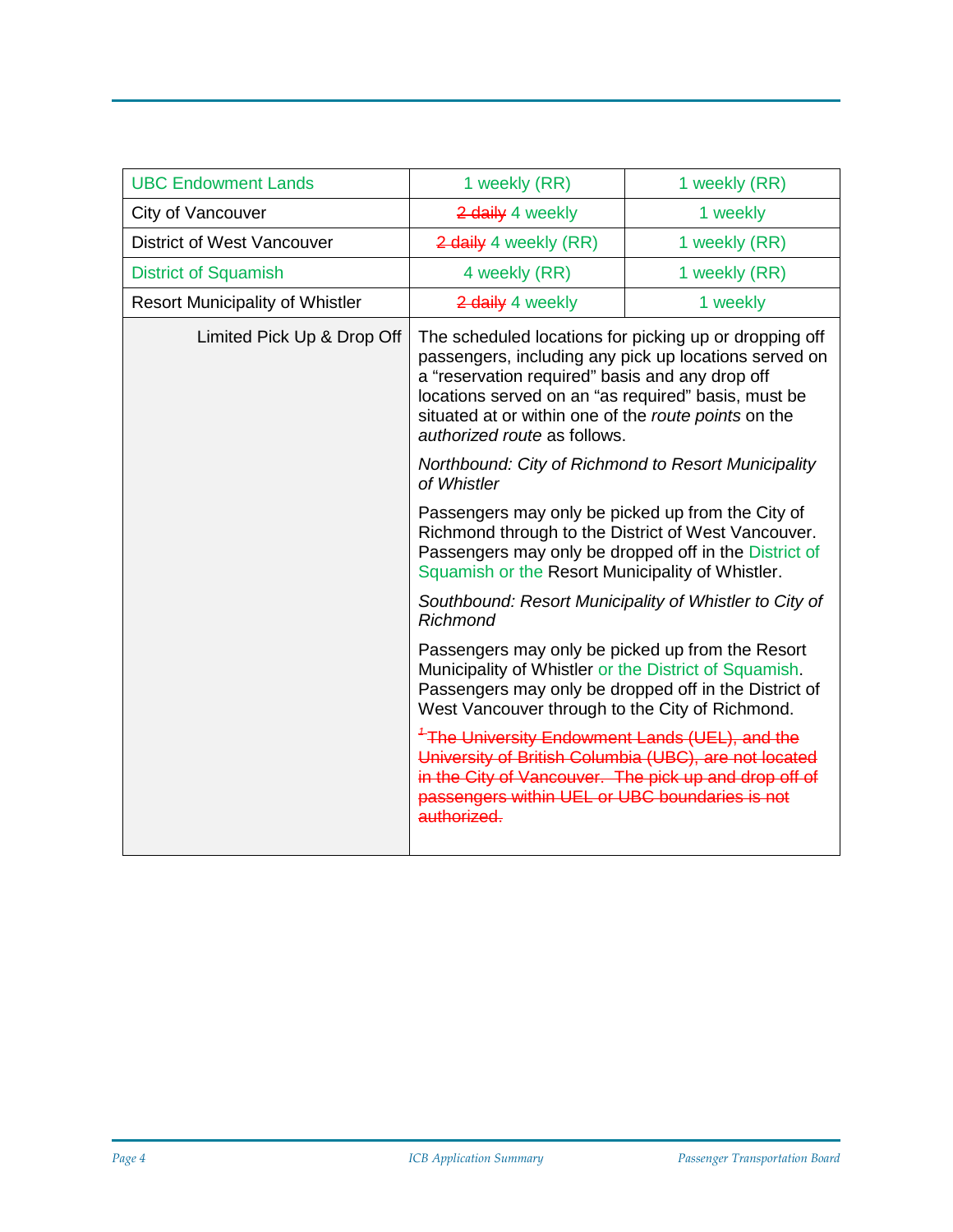| Route 2                                                                                                                                                                                                  |                    |                                                                                                                                                                                                                                                                                                               |  |
|----------------------------------------------------------------------------------------------------------------------------------------------------------------------------------------------------------|--------------------|---------------------------------------------------------------------------------------------------------------------------------------------------------------------------------------------------------------------------------------------------------------------------------------------------------------|--|
| <b>Terminating Point 1:</b>                                                                                                                                                                              |                    | <b>City of Burnaby</b>                                                                                                                                                                                                                                                                                        |  |
| <b>Terminating Point 2:</b>                                                                                                                                                                              |                    | <b>Resort Municipality of Whistler</b>                                                                                                                                                                                                                                                                        |  |
| Corridor:                                                                                                                                                                                                |                    | Highways 1 & 99                                                                                                                                                                                                                                                                                               |  |
| <b>Route Points</b>                                                                                                                                                                                      |                    | Minimum Round Trips                                                                                                                                                                                                                                                                                           |  |
| City of Burnaby                                                                                                                                                                                          |                    | 3 weekly (RR) 1 weekly (RR)                                                                                                                                                                                                                                                                                   |  |
| District of North Vancouver                                                                                                                                                                              |                    | 3 weekly (RR) 1 weekly (RR)                                                                                                                                                                                                                                                                                   |  |
| <b>District of Squamish</b>                                                                                                                                                                              |                    | 1 weekly (RR)                                                                                                                                                                                                                                                                                                 |  |
| <b>Resort Municipality of Whistler</b>                                                                                                                                                                   |                    | 3 weekly (RR) 1 weekly (RR)                                                                                                                                                                                                                                                                                   |  |
| <b>Seasonal Operation</b>                                                                                                                                                                                |                    | Each year, service must commence during the last 15<br>days of November, be maintained on a daily basis<br>throughout the "winter season" and then cease during<br>the month of April.                                                                                                                        |  |
| Limited Pick Up & Drop Off                                                                                                                                                                               |                    | The scheduled locations for picking up or dropping off<br>passengers, including any pick up locations served on<br>a "reservation only" basis and any drop off locations<br>served on an "as required" basis, must be situated at<br>or within one of the route points on the authorized<br>route as follows. |  |
|                                                                                                                                                                                                          |                    | Northbound: City of Burnaby to Resort Municipality of<br>Whistler                                                                                                                                                                                                                                             |  |
|                                                                                                                                                                                                          |                    | Passengers may only be picked up from the City of<br>Burnaby through to the District of North Vancouver.<br>Passengers may only be dropped off in the District of<br>Squamish or the Resort Municipality of Whistler.                                                                                         |  |
|                                                                                                                                                                                                          |                    | Southbound: Resort Municipality of Whistler to City of<br>Burnaby                                                                                                                                                                                                                                             |  |
|                                                                                                                                                                                                          |                    | Passengers may only be picked up from the Resort<br>Municipality of Whistler or the District of Squamish.<br>Passengers may only be dropped off in the District of<br>North Vancouver through to the City of Burnaby.                                                                                         |  |
| <b>Transfer of a</b><br>This special authorization may not be assigned or transferred except<br>with the approval of the Board pursuant to section 30 of the Passenger<br>licence<br>Transportation Act. |                    |                                                                                                                                                                                                                                                                                                               |  |
| <b>Publication of</b><br><b>Application:</b>                                                                                                                                                             | September 26, 2018 |                                                                                                                                                                                                                                                                                                               |  |
| <b>Deadline for</b><br><b>Submissions:</b>                                                                                                                                                               | October 10, 2018   |                                                                                                                                                                                                                                                                                                               |  |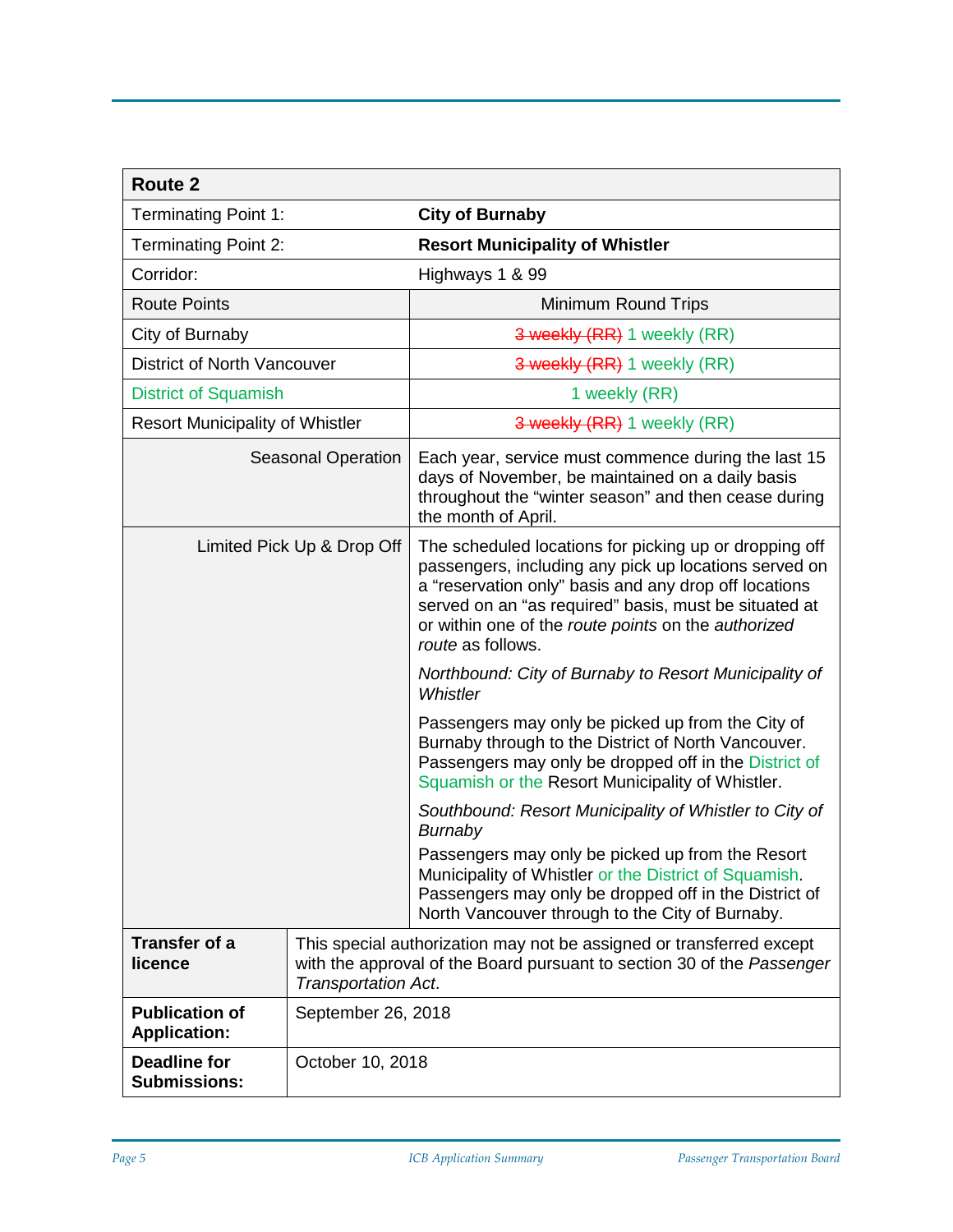

**PASSENGER TRANSPORTATION BRANCH MINISTRY OF TRANSPORTATION AND INFRASTRUCTURE**

# **LICENCE**

# **Passenger Transportation Licence**

Licence Holder: **BLUE CACTUS COACH LINES LTD.** Licence Number: **71298 WHISTLER, BC**

Trade Name(s):

Licence Expires: **February 14, 2019**

#### **NOTICE TO LICENCE HOLDER**

**1. A copy of this licence document must be carried on the vehicle and be available at all times for Inspection. 2. The licence cancels all previous licences.**

## **PART A**

**The Licence is a general authorization issued pursuant to the** *Passenger Transportation Act,*  **and in the case of an extra-provincial undertaking pursuant to the** *Motor Vehicle Transport Act, 1987 (Canada)***, and is authorized to provide the passenger transportation services which are included within the meaning of a general authorization, under the** *Passenger Transportation Act***.**

- **1.** One or more motor vehicles as general passenger vehicles between points in the Province of British Columbia pursuant to the *Passenger Transportation Act*.
- **2.** One or more motor vehicles as general passenger vehicles from any point in British Columbia and beyond the British Columbia border when engaged in an extra-provincial undertaking pursuant to the *Motor Vehicle Transport Act, 1987 (Canada).*
- **3.** One or more motor vehicles as general passenger vehicles from the British Columbia border to any point in British Columbia and vice versa when engaged in an extra-provincial undertaking pursuant to the *Motor Vehicle Transport Act, 1987 (Canada).*

Page 1 of 4 /iom

Issued at Coquitlam, British Columbia

Registrar, Passenger Transportation Branch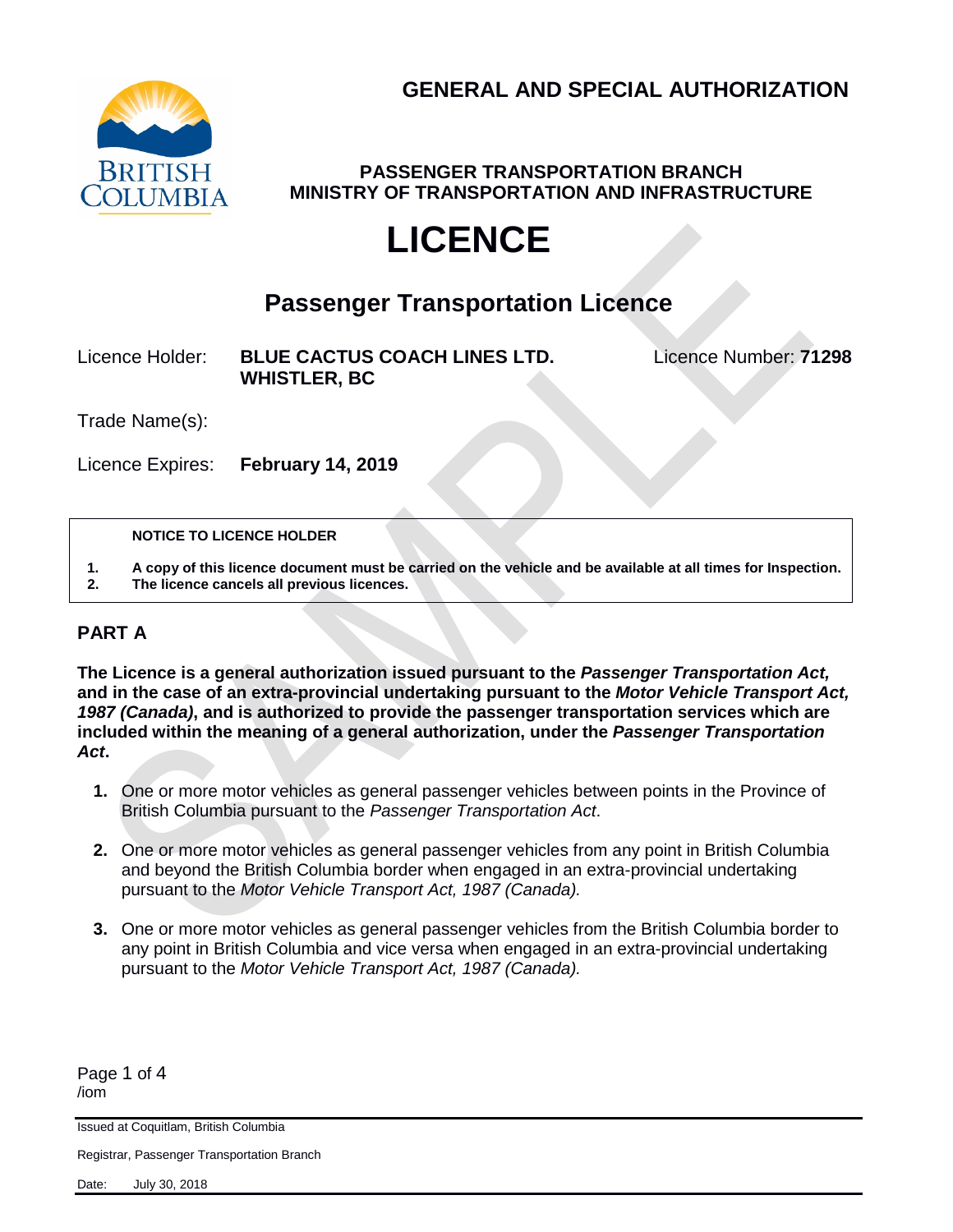#### PAGE 2

### **PART B**

**The Licence is a special authorization issued pursuant to the** *Passenger Transportation Act,*  **and in the case of an extra-provincial undertaking pursuant to the** *Motor Vehicle Act, 1987 (Canada),* **and is authorized to provide the passenger transportation services within the meaning of a special authorization, under the** *Passenger Transportation Act* **under the terms and conditions as specified below.**

| <b>Special Authorization</b>     | <b>Inter-City Bus (ICB)</b>                                                                                                                                                                                                                                                                           |                                                                 |
|----------------------------------|-------------------------------------------------------------------------------------------------------------------------------------------------------------------------------------------------------------------------------------------------------------------------------------------------------|-----------------------------------------------------------------|
| <b>Terms &amp; Conditions:</b>   |                                                                                                                                                                                                                                                                                                       |                                                                 |
| <b>Services:</b>                 |                                                                                                                                                                                                                                                                                                       |                                                                 |
| Service: <b>i</b>                | Transportation of passengers must be provided to and from<br>each route point on a scheduled basis according to the daily<br>minimum route frequency that is set for the authorized route.                                                                                                            |                                                                 |
| Seasonal Operation: :            | Each year, service must commence during the last 15 days of<br>November, be maintained on a daily basis throughout the<br>"winter season" and then cease during the month of April.                                                                                                                   |                                                                 |
| Schedule: <b>i</b>               | The licence holder must publish, in a manner accessible to the<br>general public, a schedule for each route with the time and<br>location of each stop, and must carry in each vehicle a copy of<br>the schedule that the vehicle is following.                                                       |                                                                 |
| <b>Route Number:</b>             | $1$ of $2$                                                                                                                                                                                                                                                                                            |                                                                 |
| Terminating Point 1: :           | City of Richmond                                                                                                                                                                                                                                                                                      |                                                                 |
| <b>Terminating Point 2:</b>      | <b>Resort Municipality of Whistler</b>                                                                                                                                                                                                                                                                |                                                                 |
| <b>Authorized Route:</b>         | <b>Route Points</b>                                                                                                                                                                                                                                                                                   | <b>Daily Minimum Trips</b><br>(each direction)                  |
|                                  |                                                                                                                                                                                                                                                                                                       |                                                                 |
|                                  | City of Richmond                                                                                                                                                                                                                                                                                      | $\overline{2}$                                                  |
|                                  | City of Vancouver <sup>1</sup>                                                                                                                                                                                                                                                                        | $\overline{2}$                                                  |
|                                  | <b>District of West Vancouver</b>                                                                                                                                                                                                                                                                     | $\overline{2}$                                                  |
|                                  | <b>Resort Municipality of</b><br>Whistler                                                                                                                                                                                                                                                             | $\overline{2}$                                                  |
| Limited Pick Up & !<br>Drop Off: | The scheduled locations for picking up or dropping off<br>passengers, including any pick up locations served on a "pre-<br>booked" basis and any drop off locations served on an "as<br>required" basis, must be situated at or within one of the route<br>points on the authorized route as follows. |                                                                 |
|                                  |                                                                                                                                                                                                                                                                                                       | Northbound: City of Richmond to Resort Municipality of Whistler |
|                                  | Passengers are picked up only from the City of Richmond                                                                                                                                                                                                                                               |                                                                 |

/iom

Issued at Coquitlam, British Columbia

Registrar, Passenger Transportation Branch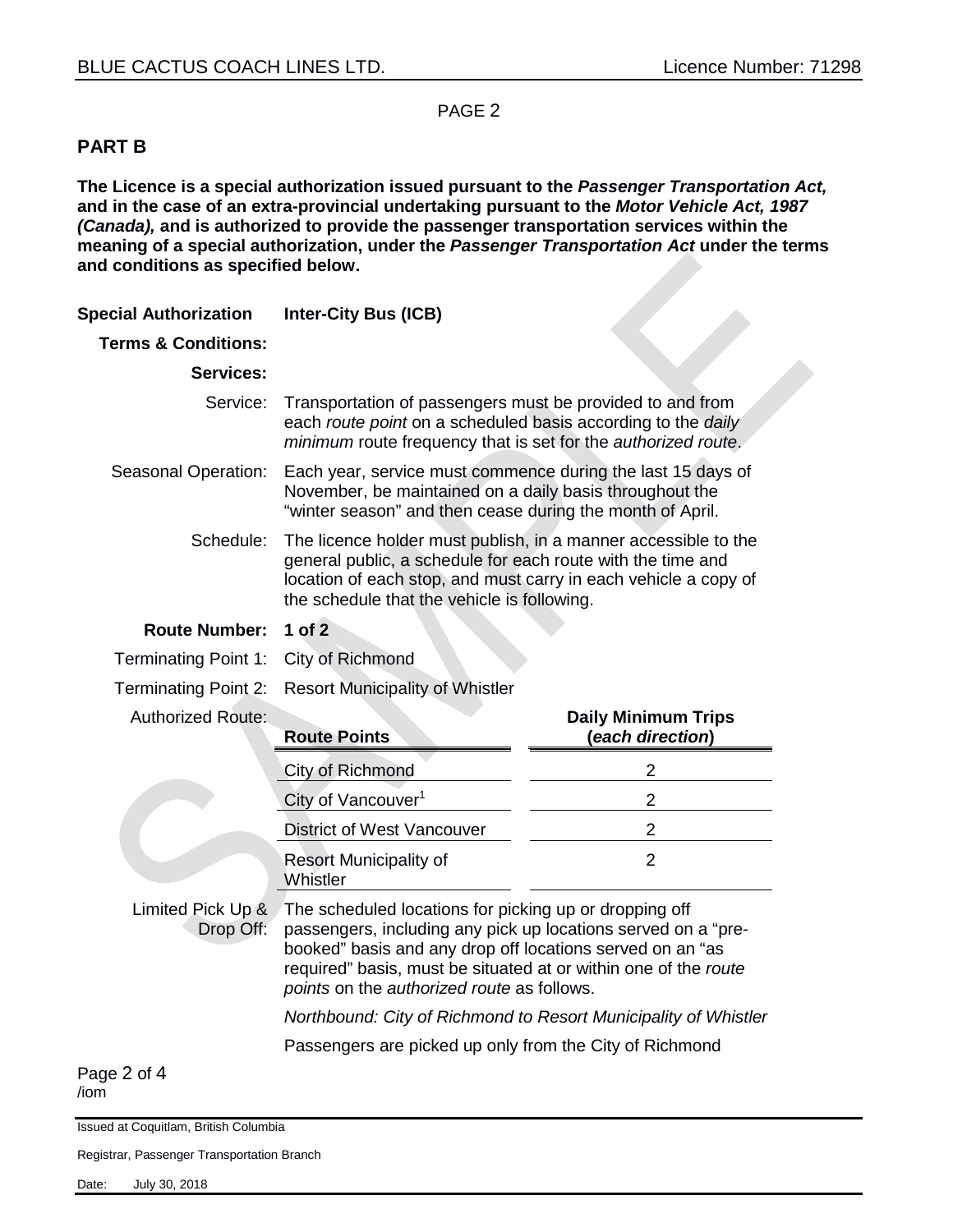#### PAGE 3

through to the City of Vancouver. All passengers are dropped off in the Resort Municipality of Whistler.

*Southbound: Resort Municipality of Whistler to City of Richmond*

All passengers are picked up from the Resort Municipality of Whistler and may be dropped off "as required" in the City of Vancouver through to the City of Richmond.

*<sup>1</sup>*The University Endowment Lands (UEL), and the University of British Columbia (UBC), are not located in the City of Vancouver. The pick up and drop off of passengers within UEL or UBC boundaries is not authorized.

| Route Number: : 2 of 2                            |                                                                                                                                                                                                                                                                                                      |                                                                                                                                             |  |
|---------------------------------------------------|------------------------------------------------------------------------------------------------------------------------------------------------------------------------------------------------------------------------------------------------------------------------------------------------------|---------------------------------------------------------------------------------------------------------------------------------------------|--|
| Terminating Point 1: :                            | City of Burnaby                                                                                                                                                                                                                                                                                      |                                                                                                                                             |  |
| Terminating Point 2: <b>}</b>                     | <b>Resort Municipality of Whistler</b>                                                                                                                                                                                                                                                               |                                                                                                                                             |  |
| <b>Authorized Route:</b>                          | <b>Route Points</b>                                                                                                                                                                                                                                                                                  | <b>Minimum Weekly Trips</b><br>(each direction)                                                                                             |  |
|                                                   | City of Burnaby                                                                                                                                                                                                                                                                                      | 3                                                                                                                                           |  |
|                                                   | <b>District of North Vancouver</b>                                                                                                                                                                                                                                                                   | 3                                                                                                                                           |  |
|                                                   | <b>Resort Municipality of</b><br>Whistler                                                                                                                                                                                                                                                            | 3                                                                                                                                           |  |
| Limited Pick Up $\&$ :<br>Drop Off: $\frac{1}{2}$ | The scheduled locations for picking up or dropping off passengers,<br>including any pick up locations served on a "pre-booked" basis and<br>any drop off locations served on an "as required" basis, must be<br>situated at or within one of the route points on the authorized route as<br>follows. |                                                                                                                                             |  |
|                                                   | Northbound: City of Burnaby to Resort Municipality of Whistler                                                                                                                                                                                                                                       |                                                                                                                                             |  |
|                                                   | Resort Municipality of Whistler.                                                                                                                                                                                                                                                                     | Passengers are picked up only from the City of Burnaby through to<br>the District of North Vancouver. All passengers are dropped off in the |  |
|                                                   | Southbound: Resort Municipality of Whistler to City of Burnaby                                                                                                                                                                                                                                       |                                                                                                                                             |  |
|                                                   | and may be dropped off "as required" in the District of North<br>Vancouver through to the City of Burnaby.                                                                                                                                                                                           | All passengers are picked up from the Resort Municipality of Whistler                                                                       |  |

Page 3 of 4 /iom

Issued at Coquitlam, British Columbia

Registrar, Passenger Transportation Branch